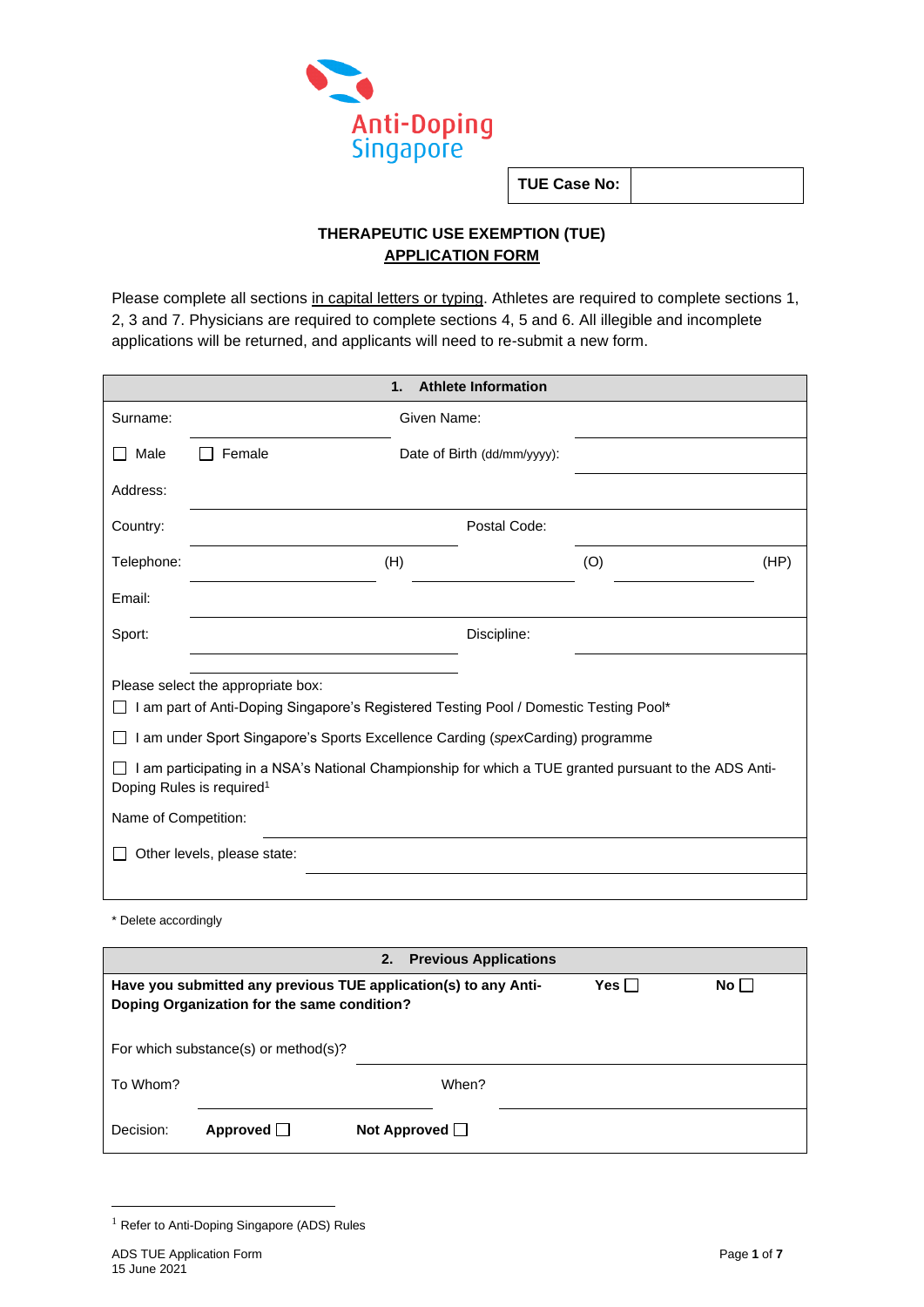| <b>Retroactive Applications</b><br>3.                                                                                                                                                                                                                  |               |           |  |  |  |
|--------------------------------------------------------------------------------------------------------------------------------------------------------------------------------------------------------------------------------------------------------|---------------|-----------|--|--|--|
| Is this a retroactive application?                                                                                                                                                                                                                     | Yes $\square$ | No $\Box$ |  |  |  |
| If (Yes), please state the date when the<br>treatment started:                                                                                                                                                                                         |               |           |  |  |  |
| Do any of the following exceptions apply? (Article 4.1 of the ISTUE):                                                                                                                                                                                  |               |           |  |  |  |
| 4.1 (a) - You required emergency or urgent treatment of a medical condition.                                                                                                                                                                           |               |           |  |  |  |
| 4.1 (b) - There was insufficient time, opportunity or other exceptional circumstances that<br>prevented you from submitting the TUE application, or having it evaluated, before getting tested.                                                        |               |           |  |  |  |
| 4.1 (c) - You were not permitted or required to apply in advance for a TUE as per Anti-Doping<br>Singapore anti-doping rules.                                                                                                                          |               |           |  |  |  |
| 4.1 (d) - You are a lower-level athlete who is not under the jurisdiction of an International<br>Federation or National Anti-Doping Organization and were tested.                                                                                      |               |           |  |  |  |
| 4.1 (e) - You tested positive after using a substance Out-of-Competition that was only prohibited<br>In-Competition, e.g., S9 glucocorticoids (See Prohibited List)                                                                                    |               |           |  |  |  |
| Please explain (if necessary, attach further documents)                                                                                                                                                                                                |               |           |  |  |  |
|                                                                                                                                                                                                                                                        |               |           |  |  |  |
|                                                                                                                                                                                                                                                        |               |           |  |  |  |
|                                                                                                                                                                                                                                                        |               |           |  |  |  |
| <b>Other Retroactive Applications (ISTUE Article 4.3)</b><br>In rare and exceptional circumstances notwithstanding any other provision in the ISTUE, an<br>Athlete may apply for and be granted retroactive approval for their TUE if, considering the |               |           |  |  |  |
| purpose of the Code, it would be manifestly unfair not to grant a retroactive TUE.                                                                                                                                                                     |               |           |  |  |  |
| In order to apply under Article 4.3, please include a full reasoning and attach all necessary<br>supporting documentation.                                                                                                                             |               |           |  |  |  |
|                                                                                                                                                                                                                                                        |               |           |  |  |  |
|                                                                                                                                                                                                                                                        |               |           |  |  |  |
|                                                                                                                                                                                                                                                        |               |           |  |  |  |
|                                                                                                                                                                                                                                                        |               |           |  |  |  |
|                                                                                                                                                                                                                                                        |               |           |  |  |  |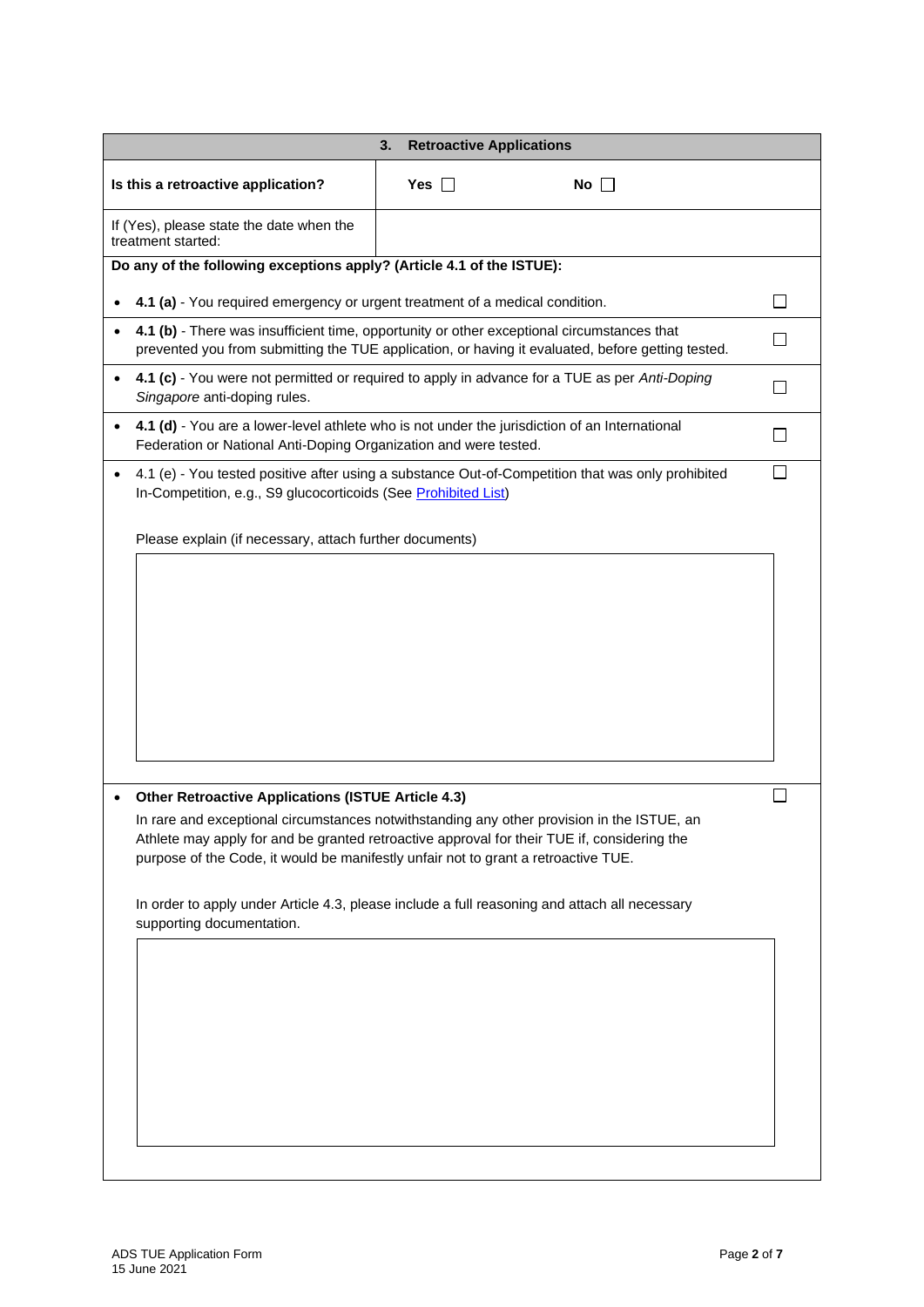## **Physician to complete sections 4, 5 and 6.**

**4. Medical Information (please attach relevant medical documentation) Diagnosis (Please use the latest WHO ICD classification if possible): 5. Medication Details**

| 5.<br><b>Medication Details</b>                                |               |                            |                  |                                        |  |
|----------------------------------------------------------------|---------------|----------------------------|------------------|----------------------------------------|--|
| <b>Prohibited</b><br>Substance(s)/Method(s)<br>Generic name(s) | <b>Dosage</b> | Route of<br>Administration | <b>Frequency</b> | <b>Duration of</b><br><b>Treatment</b> |  |
| 1.                                                             |               |                            |                  |                                        |  |
| 2.                                                             |               |                            |                  |                                        |  |
| 3.                                                             |               |                            |                  |                                        |  |
| 4.                                                             |               |                            |                  |                                        |  |
| 5.                                                             |               |                            |                  |                                        |  |

Evidence confirming the diagnosis must be attached and forwarded with this application. The medical information must include a comprehensive medical history and the results of all relevant examinations, laboratory investigations and imaging studies. Copies of the original reports or letters should be included when possible. In addition, a short summary that includes the diagnosis, key elements of the clinical exams, medical tests and the treatment plan would be helpful.

If a permitted medication can be used to treat the medical condition, please provide justification for the therapeutic use exemption for the prohibited medication.

WADA maintains a series of TUE Checklists to assist athletes and physicians in the preparation of complete and thorough TUE applications. These can be accessed by entering the search term "Checklist" on the WADA website[: https://www.wada-ama.org.](https://www.wada-ama.org/)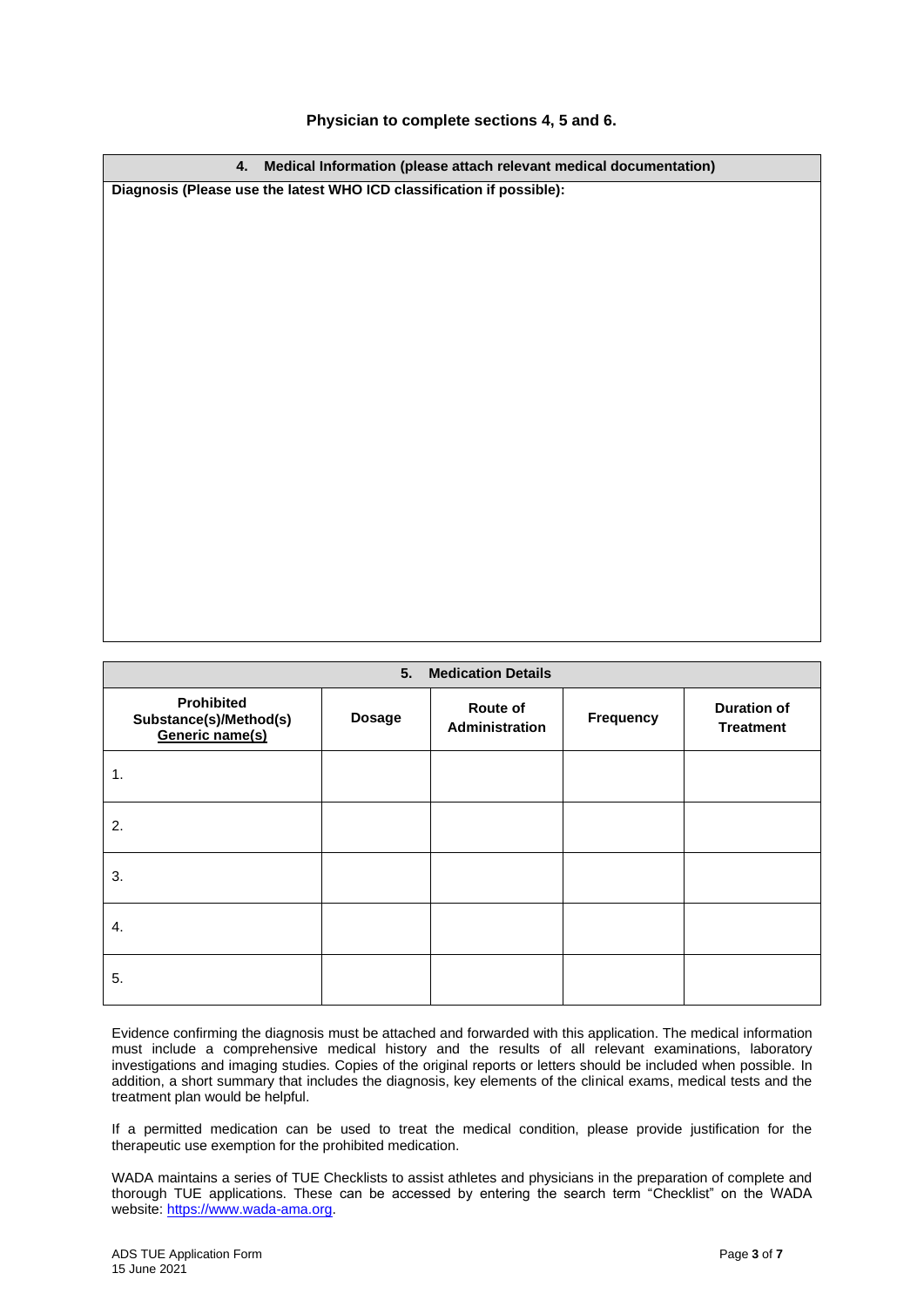| <b>Medical Practitioner's Declaration</b><br>6.                                                                                                                                                                                                                                                                                                                                                                                                                                                                                                                                                                             |  |  |                    |       |              |
|-----------------------------------------------------------------------------------------------------------------------------------------------------------------------------------------------------------------------------------------------------------------------------------------------------------------------------------------------------------------------------------------------------------------------------------------------------------------------------------------------------------------------------------------------------------------------------------------------------------------------------|--|--|--------------------|-------|--------------|
| I certify that the information in sections 4 and 5 above is accurate. I acknowledge and agree that my personal<br>information may be used by Anti-Doping Organization(s) (ADO) to contact me regarding this TUE application, to<br>verify the professional assessment in connection with the TUE process, or in connection with Anti-Doping Rule<br>Violation investigations or proceedings. I further acknowledge and agree that my personal information will be<br>uploaded to the Anti-Doping Administration and Management System (ADAMS) for these purposes (see the<br><b>ADAMS Privacy Policy for more details).</b> |  |  |                    |       |              |
| Name:                                                                                                                                                                                                                                                                                                                                                                                                                                                                                                                                                                                                                       |  |  |                    |       |              |
| <b>Medical Specialty:</b>                                                                                                                                                                                                                                                                                                                                                                                                                                                                                                                                                                                                   |  |  |                    |       |              |
| Practising certificate<br>registration number:                                                                                                                                                                                                                                                                                                                                                                                                                                                                                                                                                                              |  |  | Licensing<br>body: |       |              |
| Address:                                                                                                                                                                                                                                                                                                                                                                                                                                                                                                                                                                                                                    |  |  |                    |       |              |
| Tel:                                                                                                                                                                                                                                                                                                                                                                                                                                                                                                                                                                                                                        |  |  | Fax:               |       |              |
| E-mail:                                                                                                                                                                                                                                                                                                                                                                                                                                                                                                                                                                                                                     |  |  |                    |       |              |
| Signature of Medical Practitioner:                                                                                                                                                                                                                                                                                                                                                                                                                                                                                                                                                                                          |  |  |                    | Date: |              |
|                                                                                                                                                                                                                                                                                                                                                                                                                                                                                                                                                                                                                             |  |  |                    |       | (dd/mm/yyyy) |
|                                                                                                                                                                                                                                                                                                                                                                                                                                                                                                                                                                                                                             |  |  |                    |       |              |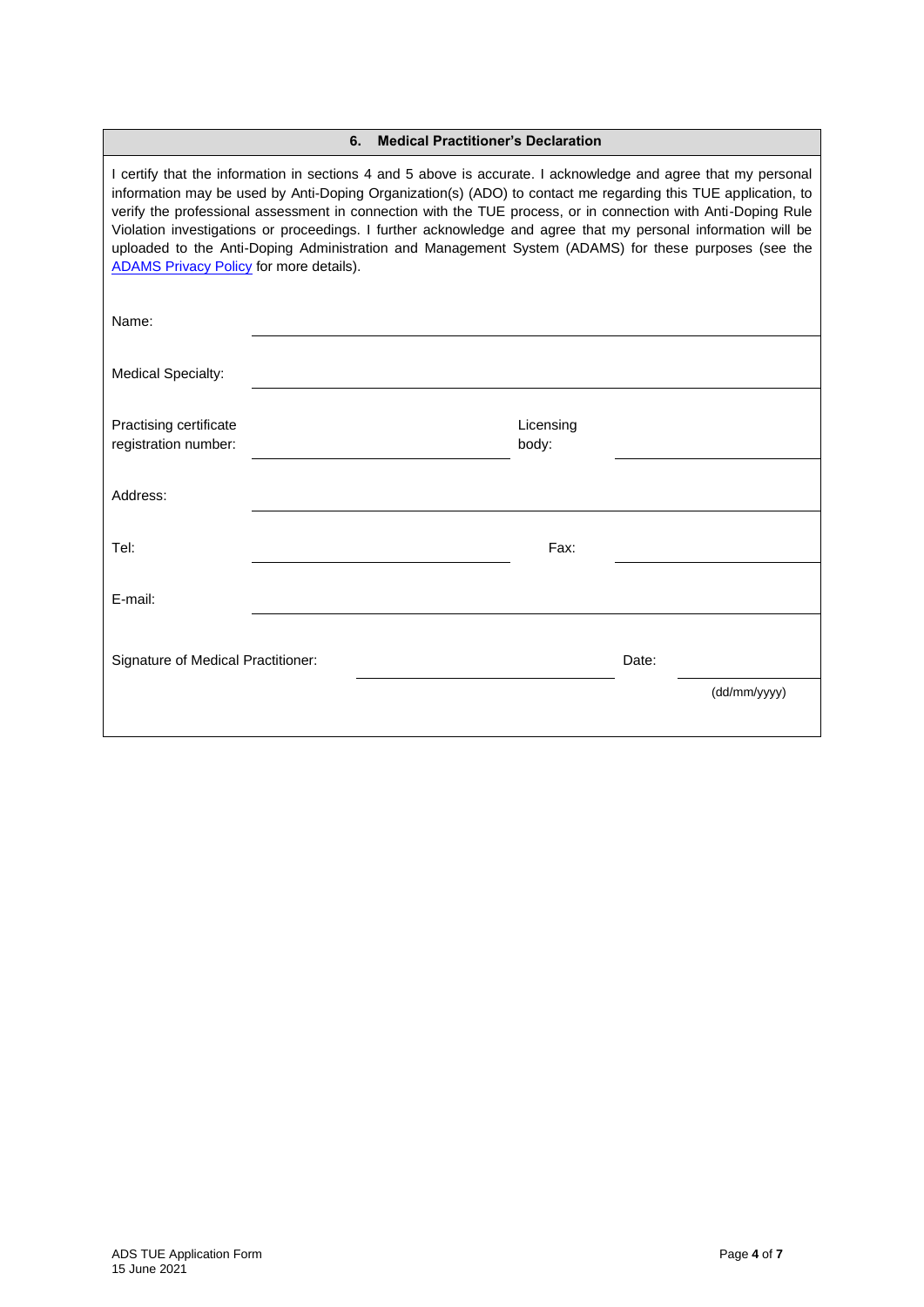I, the information set out at Sections 1, 2, 3 and 7 is accurate and complete.

I authorize my physician(s) to release the medical information and records that they deem necessary to evaluate the merits of my TUE application to the following recipients: the Anti-Doping Organization(s) (ADO) responsible for making a decision to grant, reject, or recognize my TUE; the World Anti-Doping Agency (WADA), who is responsible for ensuring determinations made by ADOs respect the ISTUE; the physicians who are members of relevant ADO(s) and WADA TUE Committees (TUECs) who may need to review my application in accordance with the World Anti-Doping Code and International Standards; and, if needed to assess my application, other independent medical, scientific or legal experts.

I further authorize Anti-Doping Singapore to release my complete TUE application, including supporting medical information and records, to other ADO(s) and WADA for the reasons described above, and I understand that these recipients may also need to provide my complete application to their TUEC members and relevant experts to assess my application.

I have read and understood the TUE Privacy Notice explaining how my personal information will be processed in connection with my TUE application, and I accept its terms.

| <b>Athlete's Signature:</b>                                                                                                                          | Date: |              |  |
|------------------------------------------------------------------------------------------------------------------------------------------------------|-------|--------------|--|
|                                                                                                                                                      |       | (dd/mm/yyyy) |  |
| Parent's/Guardian's Signature:                                                                                                                       | Date: |              |  |
|                                                                                                                                                      |       | (dd/mm/yyyy) |  |
| (if the Athlete is a Minor or has an impairment preventing them from signing this form, a parent or guardian shall<br>sign on behalf of the Athlete) |       |              |  |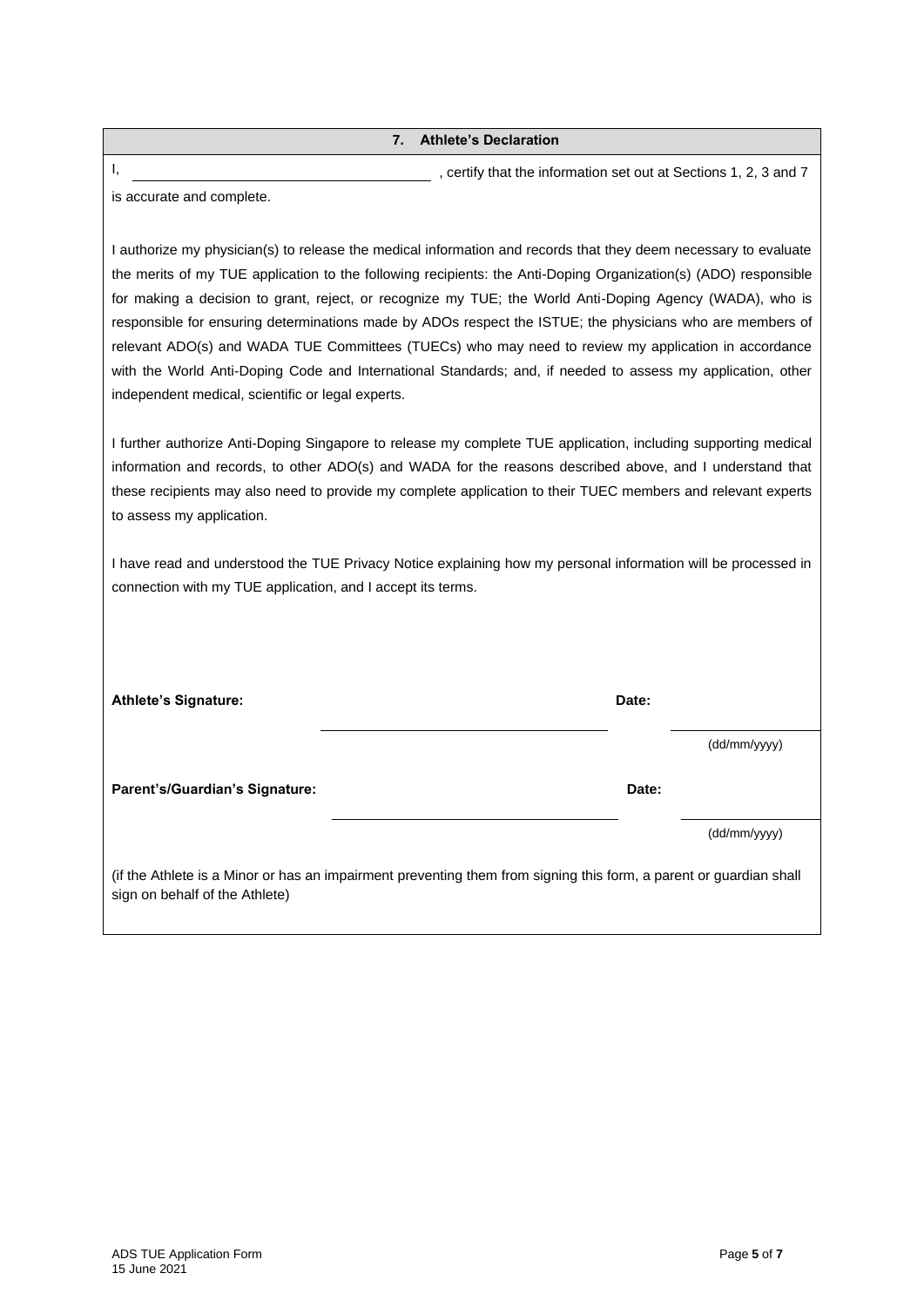## **TUE Privacy Notice**

This Notice describes the personal information processing that will occur in connection with your submission of a TUE Application.

#### **TYPES OF PERSONAL INFORMATION (PI)**

- The information provided by you or your physician(s) on the TUE Application Form (including your name, date of birth, contact details, sport and discipline, the diagnosis, medication, and treatment relevant to your application);
- Supporting medical information and records provided by you or your physician(s); and
- Assessments and decisions on your TUE application by ADOs (including WADA) and their TUE Committees and other TUE experts, including communications with you and your physician(s), relevant ADOs or support personnel regarding your application.

#### **PURPOSES & USE**

Your PI will be used in order to process and evaluate the merits of your TUE application in accordance with the International Standard for Therapeutic Use Exemptions. In some instances, it could be used for other purposes in accordance with the World Anti-Doping Code (Code), the International Standards, and the anti-doping rules of ADOs with authority to test you. This includes:

- Results management, in the event of an adverse or atypical finding based on your sample(s) or the Athlete Biological Passport; and
- In rare cases, investigations, or related procedures in the context of a suspected Anti-Doping Rule Violation (ADRV).

#### **TYPES OF RECIPIENTS**

Your PI, including your medical or health information and records, may be shared with the following:

- ADO(s) responsible for making a decision to grant, reject, or recognize your TUE, as well as their delegated third parties (if any). The decision to grant or deny your TUE application will also be made available to ADOs with testing authority and/or results management authority over you;
- WADA authorized staff:
- Members of the TUE Committees (TUECs) of each relevant ADO and WADA; and
- Other independent medical, scientific or legal experts, if needed.

Note that due to the sensitivity of TUE information, only a limited number of ADO and WADA staff will receive access to your application. ADOs (including WADA) must handle your PI in accordance with the International Standard for the Protection of Privacy and Personal Information (ISPPPI). You may also consult the ADO to which you submit your TUE application to obtain more details about the processing of your PI.

Your PI will also be uploaded to ADAMS by the ADO who receives your application so that it may be accessed by other ADOs and WADA as necessary for the purposes described above. ADAMS is hosted in Canada and is operated and managed by WADA. For details about ADAMS, and how WADA will process your PI, consult the ADAMS Privacy Policy [\(ADAMS Privacy Policy\)](https://adams-help.wada-ama.org/hc/en-us/articles/360012071820-ADAMS-Privacy-Policy#h_01121492-b374-476b-b44a-948d88fa3544).

## **FAIR & LAWFUL PROCESSING**

When you sign the Athlete Declaration, you are confirming that you have read and understood this TUE Privacy Notice. Where appropriate and permitted by applicable law, ADOs and other parties mentioned above may also consider that this signature confirms your express consent to the PI processing described in this Notice. Alternatively, ADOs and these other parties may rely upon other grounds recognized in law to process your PI for the purposes described in this Notice, such as the important public interests served by anti-doping, the need to fulfil contractual obligations owed to you, the need to ensure compliance with a legal obligation or a compulsory legal process, or the need to fulfil legitimate interests associated with their activities.

## **RIGHTS**

You have rights with respect to your PI under the ISPPPI, including the right to a copy of your PI and to have your PI corrected, blocked or deleted in certain circumstances. You may have additional rights under applicable laws, such as the right to lodge a complaint with a data privacy regulator in your country.

Where the processing of your PI is based on your consent, you can revoke your consent at any time, including the authorization to your physician to release medical information as described in the Athlete Declaration. To do so, you must notify your ADO and your physician(s) of your decision. If you withdraw your consent or object to the PI processing described in this Notice, your TUE will likely be rejected as ADOs will be unable to properly assess it in accordance with the Code and International Standards.